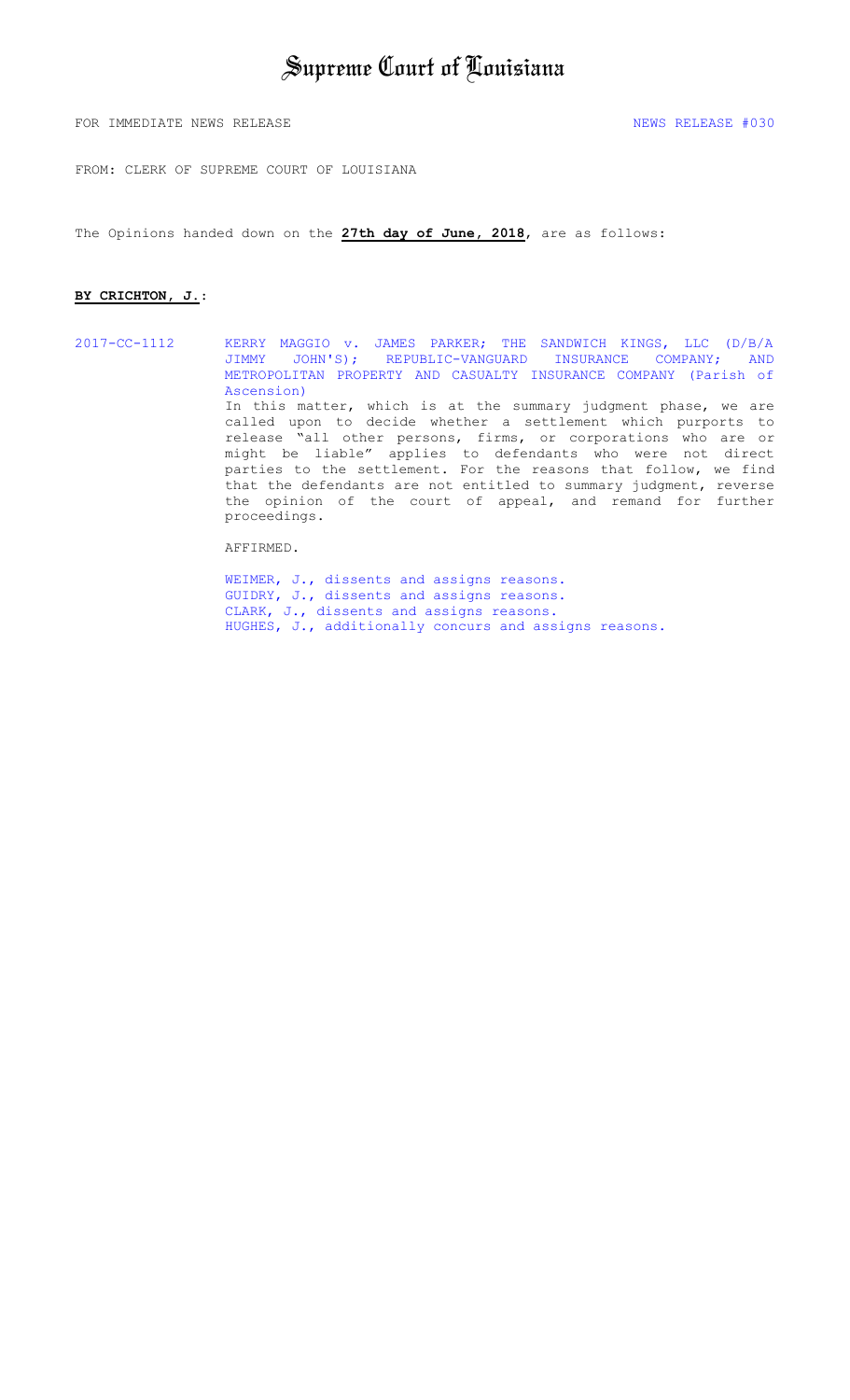### <span id="page-1-0"></span>**06/27/18**

### **SUPREME COURT OF LOUISIANA**

## **No. 2017-CC-1112**

### **KERRY MAGGIO**

#### **VERSUS**

## **JAMES PARKER; THE SANDWICH KINGS, LLC (D/B/A JIMMY JOHN'S); REPUBLIC-VANGUARD INSURANCE COMPANY; AND METROPOLITAN PROPERTY AND CASUALTY INSURANCE COMPANY**

## **ON SUPERVISORY WRITS TO THE TWENTY-THIRD JUDICIAL DISTRICT COURT FOR THE PARISH OF ASCENSION**

### **CRICHTON, Justice**

In this matter, which is at the summary judgment phase, we are called upon to decide whether a settlement which purports to release "all other persons, firms, or corporations who are or might be liable" applies to defendants who were not direct parties to the settlement. For the reasons that follow, we find that the defendants are not entitled to summary judgment, reverse the opinion of the court of appeal, and remand for further proceedings.

### **FACTS AND PROCEDURAL HISTORY**

The pertinent facts of this case are largely undisputed. On January 14, 2015, plaintiff Kerry Maggio was injured in an automobile accident when his vehicle was struck by a vehicle operated by James Parker, an employee of The Sandwich Kings, LLC d/b/a Jimmy Johns ("Sandwich Kings"). The vehicle operated by Mr. Parker was owned by Brenda Parker and insured by Louisiana Farm Bureau ("Farm Bureau").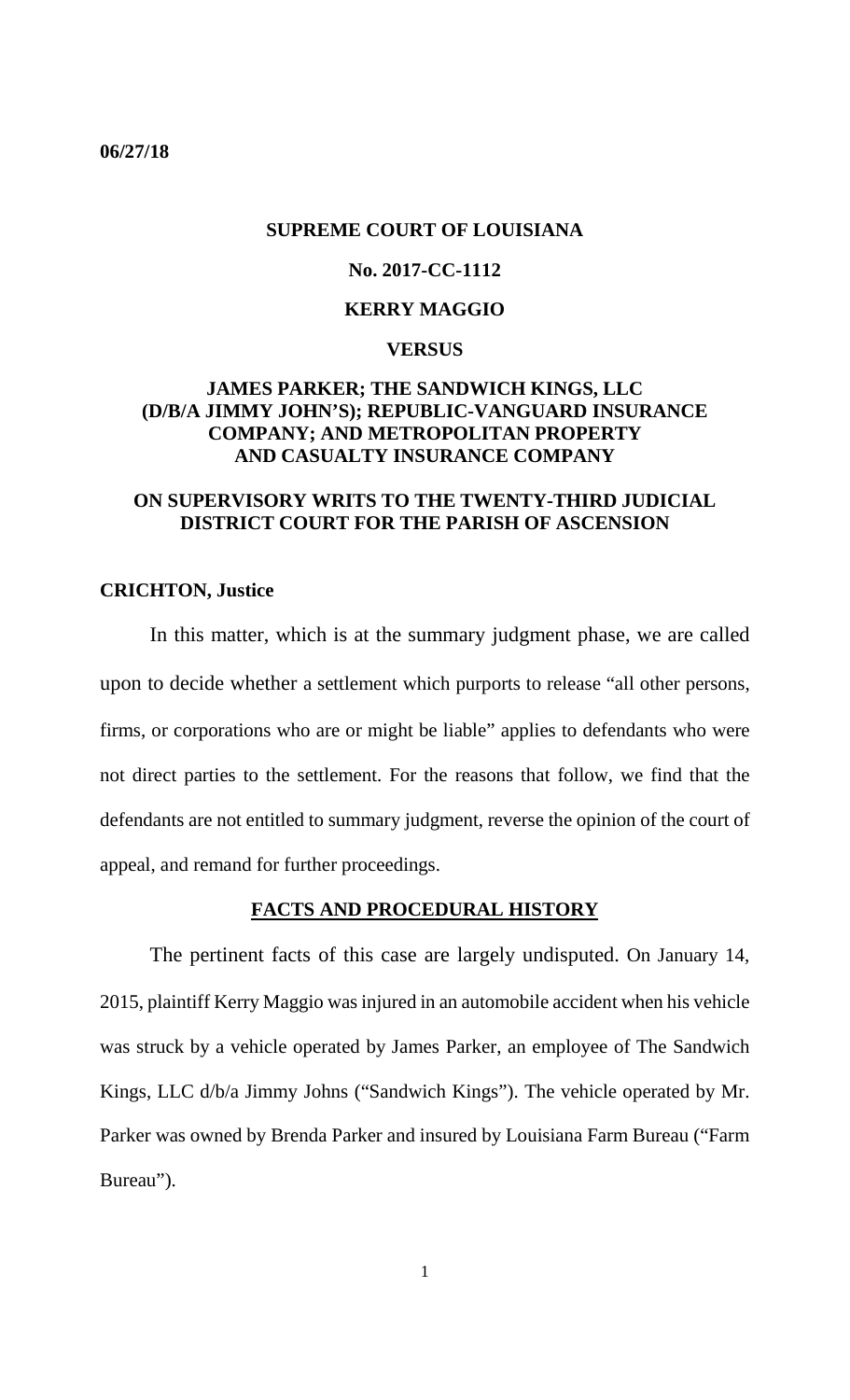On June 19, 2015, plaintiff filed a petition for damages naming as defendants:

Mr. Parker; Sandwich Kings, Mr. Parker's employer, contending that Mr. Parker was in the course and scope of his employment at the time of the accident; Republic-Vanguard, Sandwich King's automobile insurer; and Metropolitan Property Casualty Insurance Company, plaintiff's uninsured motorist insurer. Notably, plaintiff did not name Brenda Parker or Farm Bureau as defendants.

Less than one month later, on July 6, 2015, plaintiff entered into a "Final Release and Settlement of Claim" ("Release") with Brenda Parker and Farm Bureau. In exchange for Farm Bureau's \$25,000 policy limits, plaintiff executed a release agreement which provides as follows:

FOR AND IN CONSIDERATION of the payment of \$25,000.00 to me/us in hand paid by Louisiana Farm Bureau Casualty Insurance Company and Brenda Parker hereinafter called payor(s), the receipt of which is hereby acknowledged, I/we Kerry Maggio address 2148 Cherokee St # B, Baton Rouge LA 70806-6605, being of lawful age, **do hereby release, acquit and forever discharge the said payor(s), their agents and employees,** *and all other persons, firms or corporations who are or might be liable***, from any and all actions, causes of action, claims, demands, damages, costs, loss of services, loss of consortium, expenses, and compensation on account of or in any way growing out of any and all known and unknown personal injuries and property damage, resulting or to result from an accident that occurred on or about 01/14/2015** by reason of an automobile accident including any other claims that I/we may have which arose at the time of or prior to such accident, and do hereby for myself (or ourselves) heirs, executors, administrators, successors and assigns, covenant with the said payor(s), their agents and employees, and all other persons, firms or corporations which are or may be liable to indemnify and save them harmless from all claims and demands, costs, loss of services, loss of consortium, expenses and compensation on account of or in any wise growing out of said accident or its results, known and unknown, or prior claims, both to persons and property.

I/we know and understand that the injuries sustained may be permanent and progressive and recovery therefrom is uncertain and indefinite and there may be injuries or results of injuries not yet evident, recognized or known and in making this release, I/we rely wholly upon my/our judgment, knowledge and belief as to the nature, extent and duration of said injuries and as to the questions of liability involved and have not been influenced by any representations regarding the same; that the claims are doubtful and disputed and the above consideration is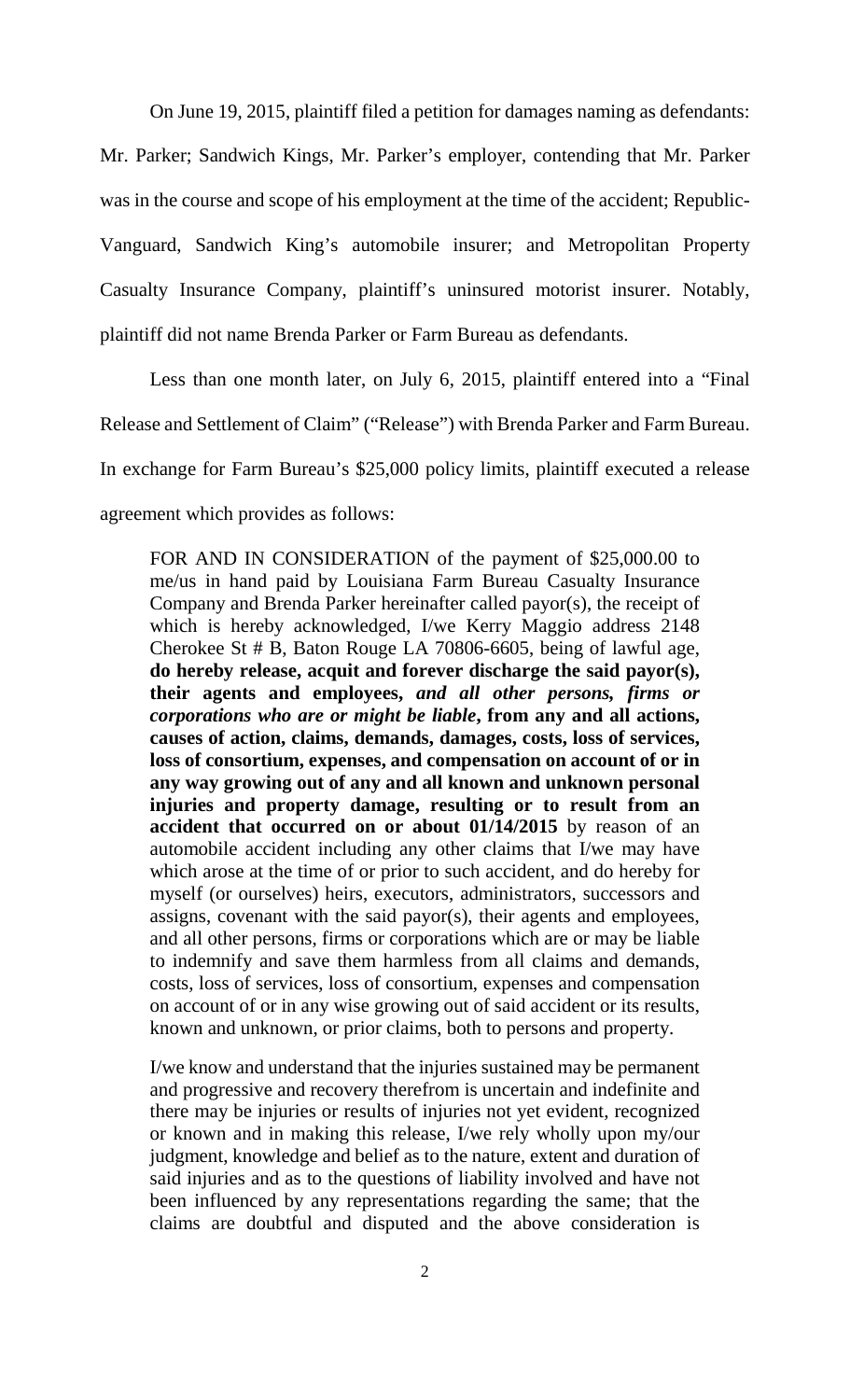accepted in full compromise, accord and satisfaction thereof, and the payment of said consideration is not an admission of liability.

I have read this Release or had it read to me and I understand it.

(Emphasis added.)

After obtaining a copy of the release, on March 30, 2016, Sandwich Kings and Republic-Vanguard ("defendants") filed a motion for summary judgment contending that they were entitled to dismissal based upon the July 6, 2015 Release. According to defendants, because the Release released "all other persons . . . who are or might be liable" for the injuries plaintiff incurred as a result of the accident, the Release had the effect of releasing defendants. Plaintiff opposed the motion for summary judgment, arguing that defendants were not a party to the release and did not provide any consideration for the release, and therefore, cannot claim a benefit from it.

The district court denied defendants' motion for summary judgment. The defendants thereafter sought supervisory review with the court of appeal, which denied the writ without comment. Defendants then applied for review to this Court. We granted defendants' writ application and remanded the matter to the court of appeal for briefing, argument, and full opinion. *Maggio v. Parker*, 16-1988 (La. 12/16/16), 211 So. 3d 392. On remand, in a divided opinion, the court of appeal found no error in the judgment of the trial court denying the defendants' motion for summary judgment. *Maggio v. Parker*, 16-1075 (La. 6/2/17), 2017 WL 2399358 (unpublished) (Theriot, J., dissenting). The majority reasoned that summary judgment was inappropriate because defendants did not meet their burden of proving that the release manifested a clear intention to benefit them as third party beneficiaries. The dissenting judge disagreed, finding the language of the release was clear and unambiguous and "offers no other conclusion than that the relators had been released from liability." *Id*., at p.13. We thereafter granted certiorari to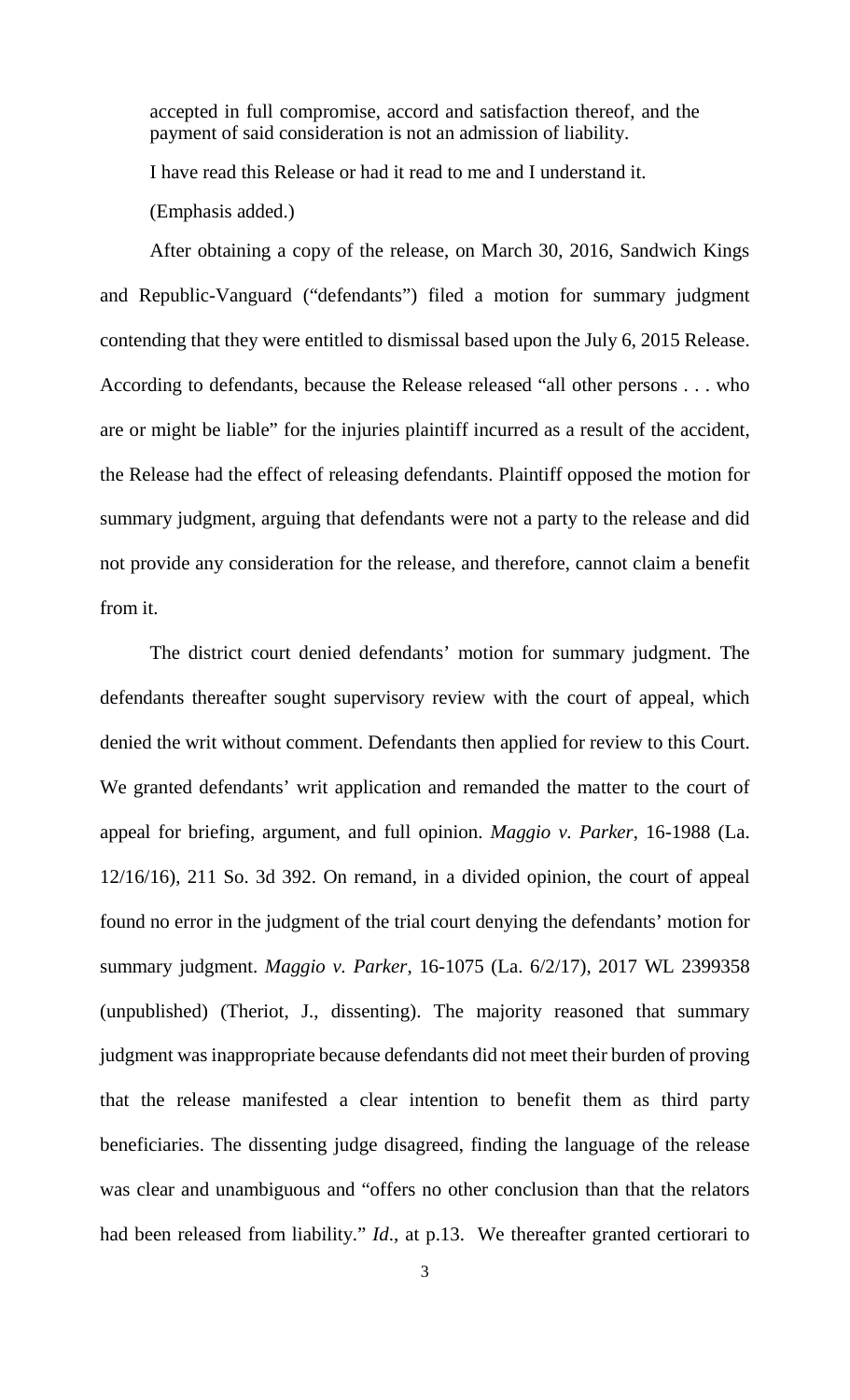consider the correctness of the court of appeal's ruling. 17-1112 (La. 10/27/17), 228 So. 3d 1224.

#### **DISCUSSION**

A motion for summary judgment is a procedural device used when there is no genuine issue of material fact for all or part of the relief prayed for by a litigant. It is reviewed on appeal de novo, with the appellate court using the same criteria that govern the trial court's determination of whether summary judgment is appropriate; *i.e*., whether there is any genuine issue of material fact, and whether the movant is entitled to judgment as a matter of law *See*, *e.g.*, *Dunn v. City of Kenner*, 15-1175, p.10 (La. 1/27/16), 187 So. 3d 404, 412. In ruling on a motion for summary judgment, the judge's role is not to evaluate the weight of the evidence or to determine the truth of the matter, but instead to determine whether there is a genuine issue of triable fact. All doubts should be resolved in the non-moving party's favor. *Hines v. Garrett*, 2004-0806 (La. 6/25/04), 876 So. 2d 764, 765. A fact is material if it potentially ensures or precludes recovery, affects a litigant's ultimate success, or determines the outcome of the legal dispute. A genuine issue is one as to which reasonable persons could disagree; if reasonable persons could reach only one conclusion, there is no need for a trial on that issue and summary judgment is appropriate. *Id.* at 765-66.

In their motion for summary judgment, defendants assert that the clear and unambiguous language in the release discharged all persons, whether or not signatories to the release, who were or could be liable to plaintiff for any and all claims arising out of the January 14, 2015 accident. As set forth above, the release specifically named Farm Bureau and Brenda Parker, and their agents and employees, but also included broad language, stating "*all other persons, firms or corporations*"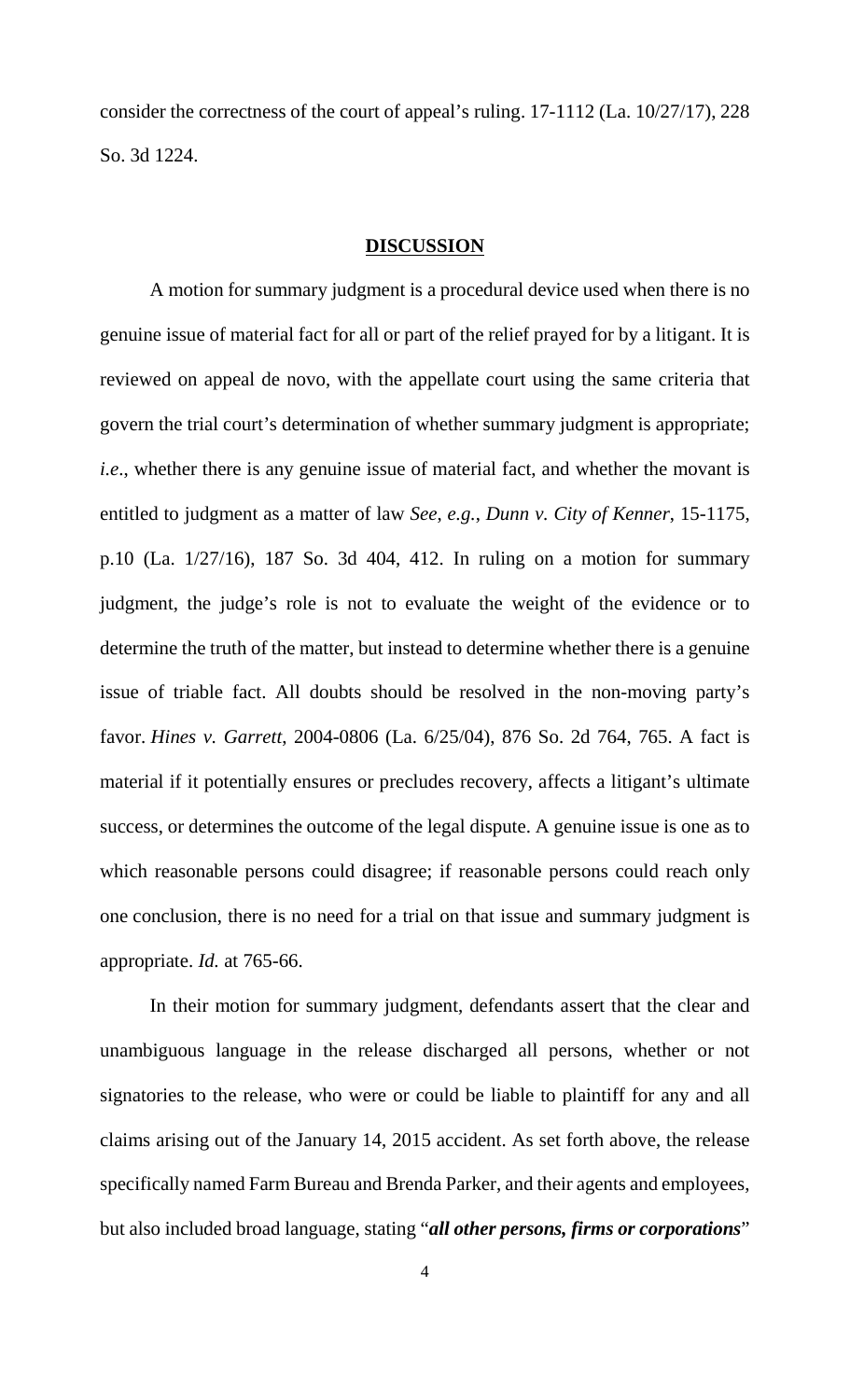were released from liability for the January 14, 2015 accident. According to defendants, under La. Civ. Code art. 2046, because the release is clear and unambiguous, parol evidence cannot be used to determine the intent of the parties.

"A compromise is a contract whereby the parties, through concessions made by one or more of them, settle a dispute or an uncertainty concerning an obligation or other legal relationship." La. Civ. Code art. 3071. The compromise instrument is governed by the same general rules of construction applicable to contracts. *Brown v. Drillers, Inc*., 93-1019 (La. 1/14/94), 630 So. 2d 741, 748. Therefore, in interpreting a contract, the analysis must start with the premise that legal agreements have the effect of law upon the parties and that the courts are bound to give legal effect to all such contracts according to the true intent of the parties. *Leenerts Farms, Inc. v. Rogers*, 421 So. 2d 216 (La. 1982). *See also Brown*, 630 So. 2d at 748 (a compromise "must be interpreted according to the parties' true intent"). This principle is enshrined in the Civil Code, which states: "A compromise settles only those differences that the parties clearly intended to settle, including the necessary consequences of what they express." La. C.C. art. 3076.

Accordingly, when the words of the settlement agreement are clear and explicit and lead to no absurd consequences, no further interpretation may be made in search of the parties' intent. C.C. art 2046. However, Louisiana courts have crafted a jurisprudential exception to the extrinsic evidence rule for compromise agreements. When a dispute arises as to the scope of a compromise agreement, "extrinsic evidence can be considered to determine exactly what differences the parties intended to settle." *Brown*, 630 So. 2d at 749. As this Court unanimously remarked in *Brown*, an opinion authored by Justice Pike Hall, a "long line of jurisprudence holds that a general release will not necessarily bar recovery for those aspects of a claim not intended by the parties to be covered by the release." *Id.* Intent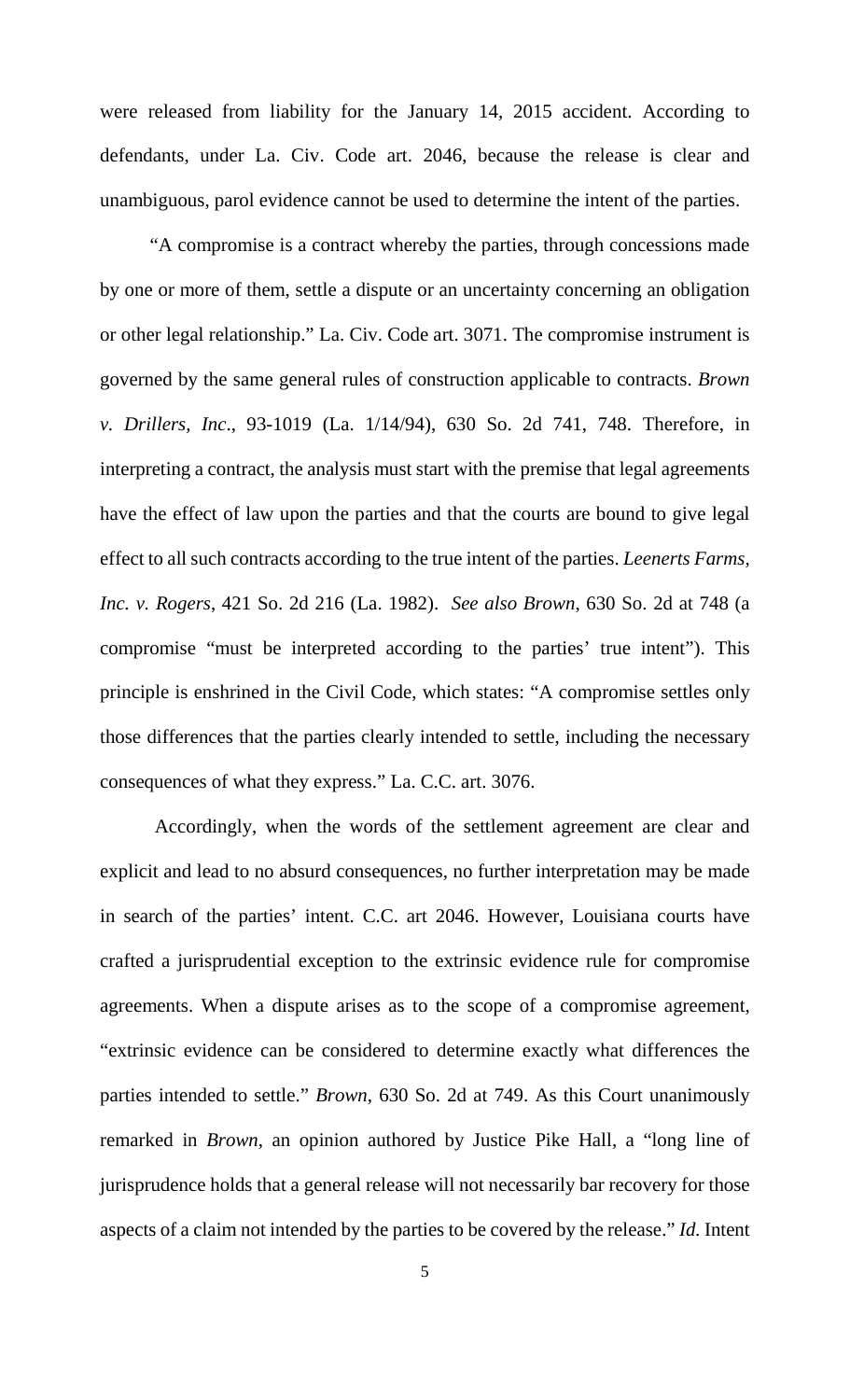is determined by reading the compromise instrument "in light of the surrounding circumstances at the time of execution of the agreement." *Id. at* 748-49. The parties to a release instrument are therefore "permitted to raise a factual issue as to whether unequivocal language in the instrument was intended to be unequivocal." *Id*.

In interpreting this jurisprudential rule, courts have cautioned that, absent some substantiating evidence of mistaken intent, no reason exists to look beyond the four comers of the instrument to ascertain intent. *Brown*, 630 So. 2d at 749*.*  Therefore, utilizing a case-by-case analysis, Louisiana courts have limited the application of the extrinsic evidence exception to cases in which substantiating evidence is presented establishing either (1) that the releasor was mistaken as to what he or she was signing, even though fraud was not present; or (2) that the releasor did not fully understand the nature of the rights being released or that the releasor did not intend to release certain aspects of his or her claim. *Id*. When the factual circumstances surrounding the execution of the release instrument do not fall within either of the above categories, Louisiana courts have applied the general rule of construction in La. Civ. Code art. 2046 and have not hesitated to confine their analysis to the four corners of the instrument. *Brown*, 630 So. 2d at 749.

With these principles in mind, we turn to the terms of the Release in this case, the nature of the substantiating evidence presented, and circumstances surrounding the signing of the Release. As an initial matter, the Release unambiguously released "all other persons, firms or corporations who are or might be liable from any and all actions, causes of action, claims, demands, damages, costs, loss of services, loss of consortium, expenses, and compensation on account of or in any way growing out of any and all known and unknown personal injuries and property damage, resulting or to result from an accident that occurred on or about 01/14/2015." Defendants argued that this broad language released them from any liability they may have had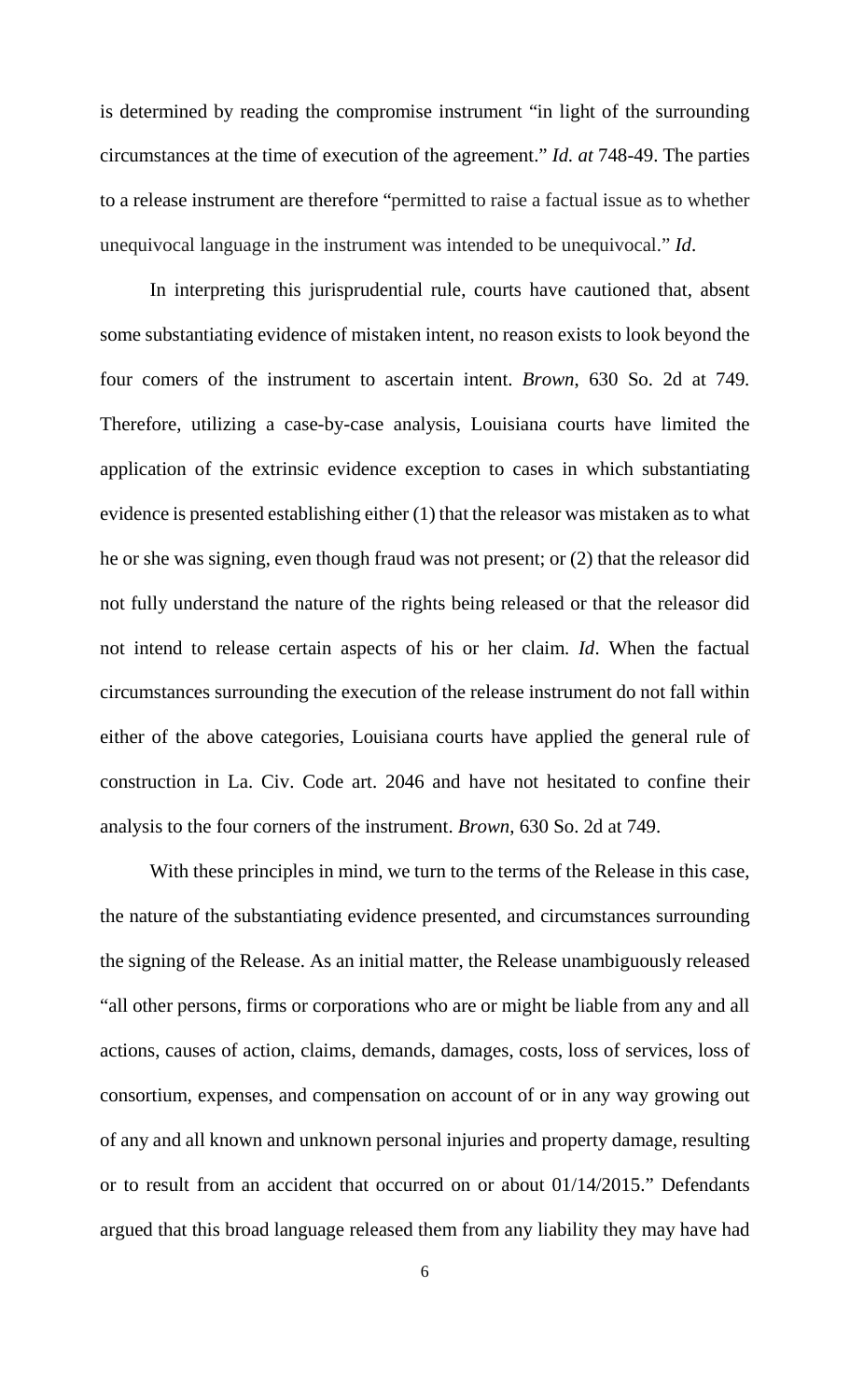to plaintiff. Therefore, plaintiff must offer substantiating evidence of mistaken intent to oppose summary judgment.

Circumstances unique to this case surrounding the signing of the document give rise to an issue of fact regarding intent sufficient to defeat summary judgment. First, the released parties, Farm Bureau and Brenda Parker, were not made defendants in the lawsuit. In other words, the Release was negotiated with potentially liable parties who were not involved in the litigation. Second, the Release was signed just weeks after the lawsuit was filed, and yet the Release did not expressly include defendants. Indeed, defendants were not involved in the Release negotiations and contributed nothing to the settlement. Third, plaintiff did not dismiss the lawsuit against defendants after the Release was signed. Rather, defendants and plaintiff engaged in discovery that lasted for several months after to the signing. Plaintiff has therefore satisfied his burden to introduce extrinsic evidence under *Brown* to determine "exactly what differences the parties intended to settle" and whether the language of the Release "was intended to be unequivocal." *Brown*, 630 So. 2d at 749. We express no opinion here as to whether this evidence establishes mistaken intent outside of the summary judgment context. We merely find that the evidence raises a genuine issue of material fact regarding the intent of the parties. *See* La. C. Civ. P. art. 966(C).

Additionally, we note that defendants, at this stage of the proceedings, have not demonstrated that a third-party benefit was conferred upon them such that summary judgment is warranted. Pursuant to La. C.C. art. 1978, "[a] contracting party may stipulate a benefit for a third party" who is not named in the contract; in Louisiana, such a contract for the benefit of a third party is called a "stipulation pour autri." *See Joseph v. Hosp. Serv. Dist. No. 2 of Parish of St. Mary*, 05-2364, p.9 (La. 10/15/06), 939 So. 2d 1206, 1212. A stipulation pour autrui is never presumed. *Id.*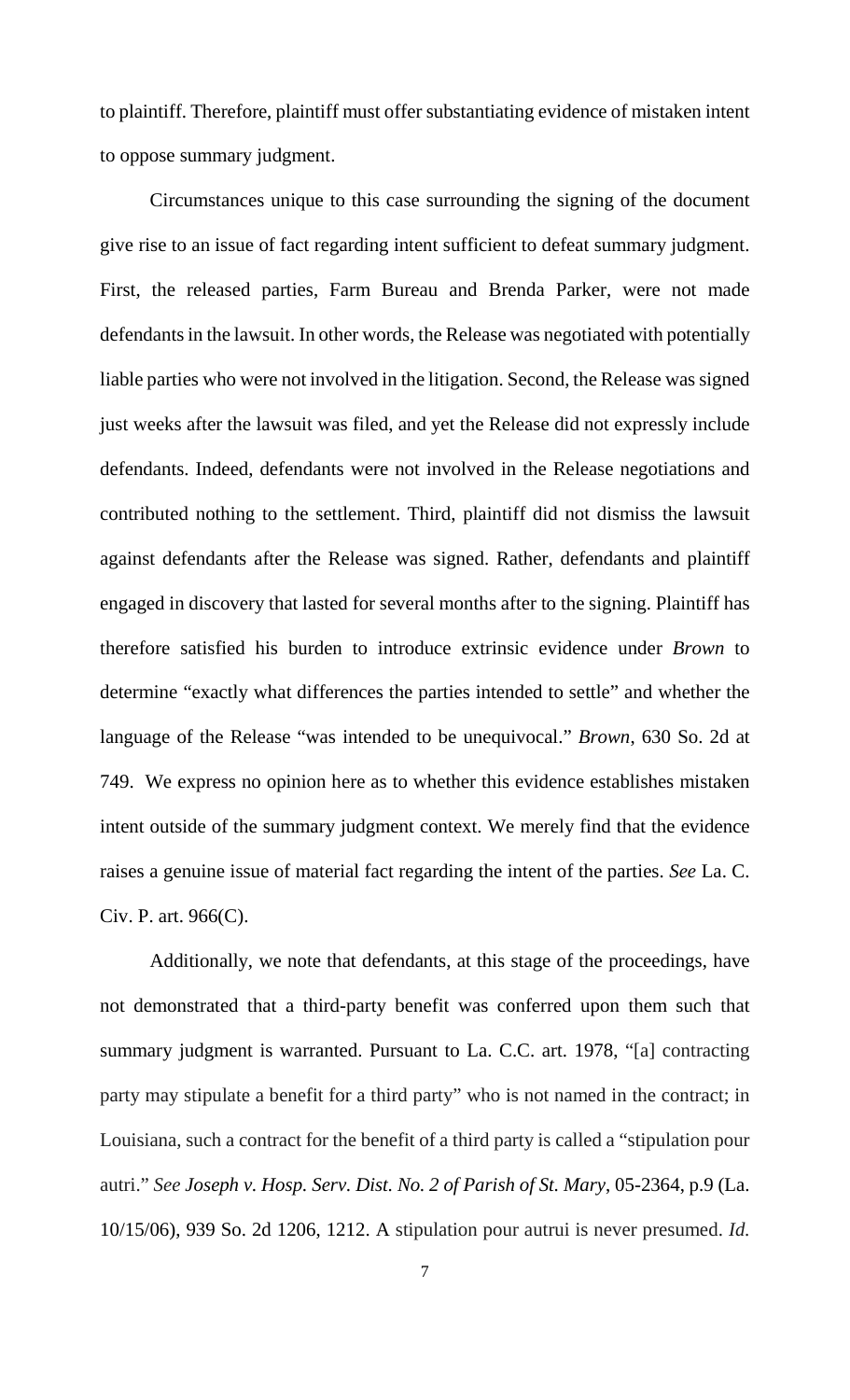There are three criteria for determining whether contracting parties have provided a benefit for a third party: 1) the stipulation is "manifestly clear"; 2) there is certainty as to the benefit provided the third party; and 3) the benefit is not a "mere incident of the contract between the promisor and the promisee." *Id*. In short, the "most basic requirement" of a stipulation pour autrui is that the contract manifest a clear intention to benefit the third party; absent such a clear manifestation, a party claiming to be a third party beneficiary cannot meet his burden of proof. *Id.* (citations omitted).

This Court has recognized that summary judgment "is rarely appropriate for a determination based on subjective facts such as intent, motive, malice, knowledge or good faith." *Penalber v. Blount*, 550 So. 2d 577 (La. 1989). Considering the factintensive nature of the inquiry for determining third-party beneficiary status, we find the lower courts reached the correct result in denying defendants' motion for summary judgment insofar as they claim that the Release manifested a clear intention to benefit them as third-party beneficiaries.

#### **DECREE**

For the reasons assigned, we affirm the judgments of the trial court and court of appeal denying the motion for summary judgment of defendants Sandwich Kings, LLC and Republic-Vanguard Insurance Company. The matter is remanded for further proceedings.

### **AFFIRMED**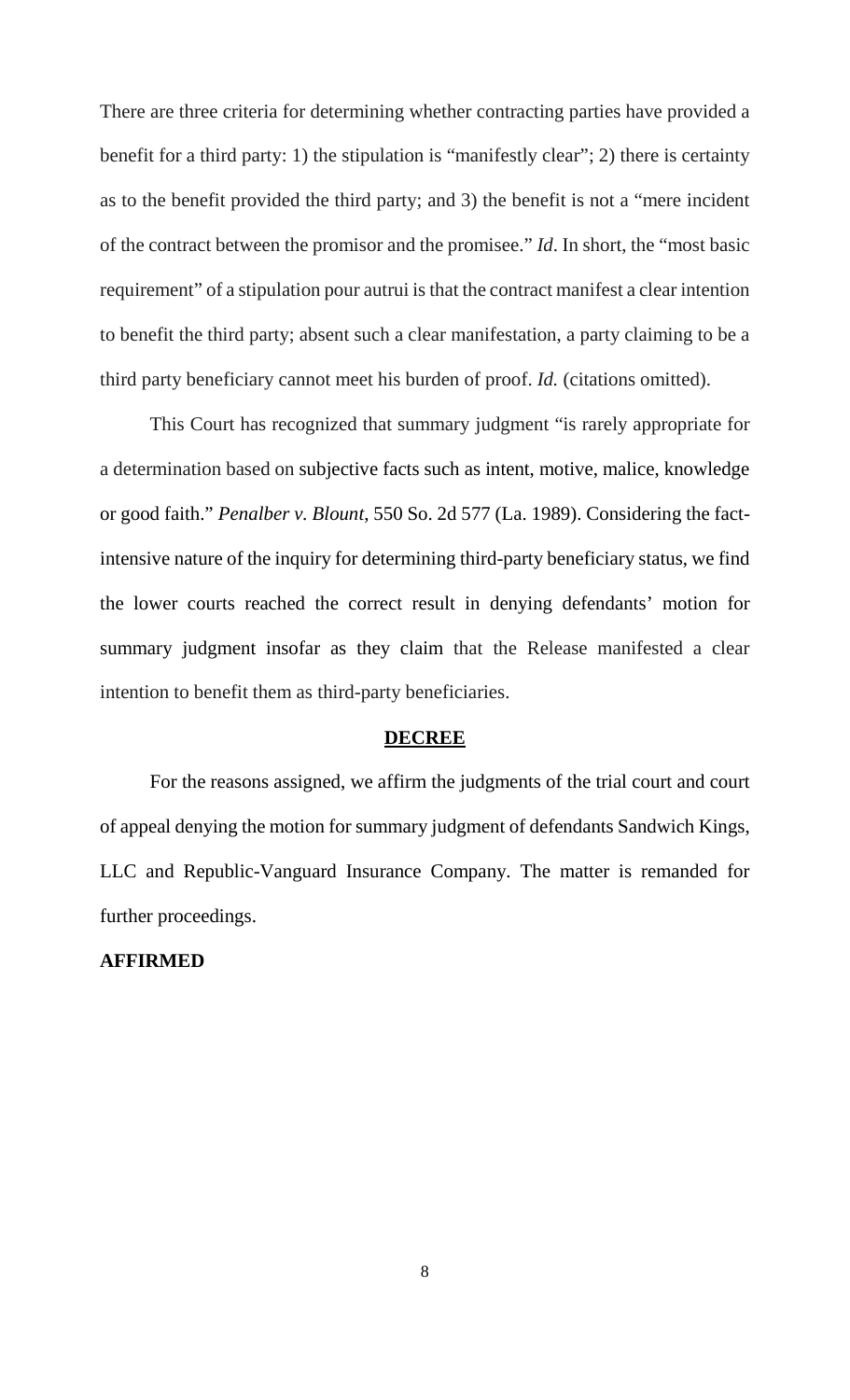<span id="page-9-0"></span>**06/27/18**

## **SUPREME COURT OF LOUISIANA**

### **NO. 2017-CC-1112**

### **KERRY MAGGIO**

### **VERSUS**

## **JAMES PARKER; THE SANDWICH KINGS, LLC (D/B/A JIMMY JOHN'S); REPUBLIC-VANGUARD INSURANCE COMPANY; AND METROPOLITAN PROPERTY AND CASUALTY INSURANCE COMPANY**

*ON SUPERVISORY WRITS TO THE TWENTY-THIRD JUDICIAL DISTRICT COURT FOR THE PARISH OF ASCENSION*

**WEIMER, J.**, dissenting.

I concur in the dissent of Justice Clark in this matter and write separately only to offer additional comments.

In my opinion, the fundamental flaw in the majority opinion is that it eschews civil law principles that recognize the supremacy of legislation 1 and embraces a jurisprudential pronouncement (**Brown v. Drillers, Inc.**, 93-1019 (La. 1/14/94), 630 So.2d 741) when a specific codal provision governs the resolution of this case. Specifically, La. C.C. art. 2046 provides:"When the words of a contract are clear and explicit and lead to no absurd consequences, no further interpretation may be made in search of the parties' intent."

The applicability of this codal provision is implicitly acknowledged with the declaration that the "Final Release and Settlement of Claim" at issue herein "**unambiguously** released 'all other persons, firms or corporations who are or might

<sup>&</sup>lt;sup>1</sup> See La. C.C. art. 2 ("Legislation is a solemn expression of the legislative will."); La. C.C. art. 1, 1987 Revision Comment (c) ("In Louisiana, as in other civil law jurisdictions, legislation is superior to any other source of law.").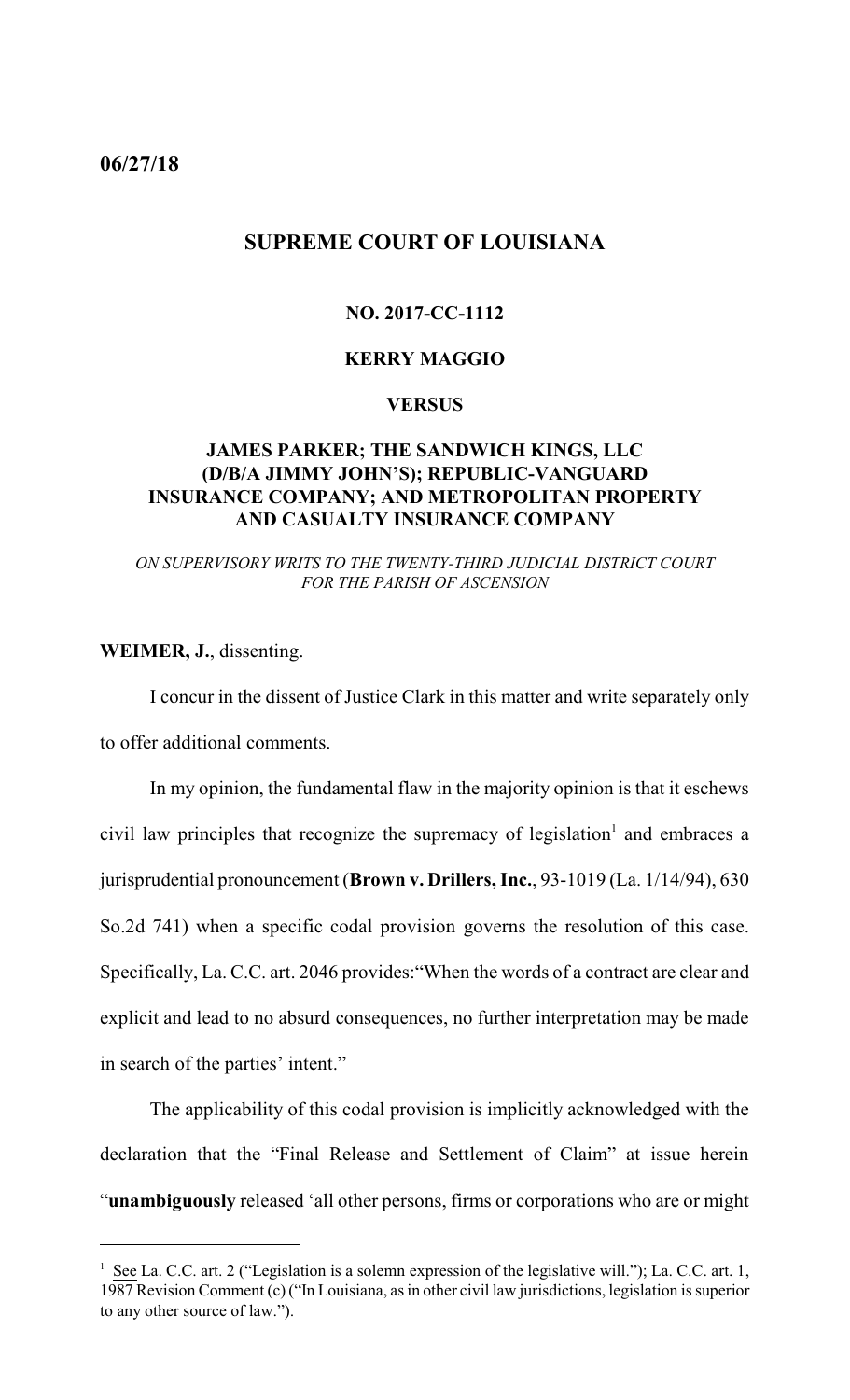be liable from any and all actions, causes of action, claims, demands, damages, costs, loss of services, loss of consortium, expenses, and compensation on account of or in any way growing out of any and all known and unknown personal injuries and property damage, resulting or to result from an accident that occurred on or about 01/14/2015.'" **Maggio v. Parker**, 17-1112, slip op. at 6 (La. 6/ /18) (emphasis added). With this acknowledgment, the inquiry should have ended.

Nevertheless, under the guise of following the jurisprudential "exception" to the clear directive of La. C.C. art. 2046 recognized in**Brown**, an examination is made of the factual evidence to determine "whether *unequivocal* language in the instrument wasintended to be *unequivocal*." **Maggio**, *supra* (quoting**Brown**, 630 So.2d at 749), emphasis added. This language from **Brown** represents a form of judicial "double speak," which evades and erodes the provisions of La. C.C. art. 2046. (After all, "unequivocal" or "unambiguous" language<sup>2</sup> is certainly, by any definition of the term, "clear and explicit" language, which should trigger application of La. C.C. art. 2046, and its directive that when the words of a contract are clear and explicit, "no further interpretation may be made in search of the parties' intent.") The resort, in this case, to jurisprudence over directly applicable codal authority is at odds with Louisiana's civil law heritage.

<sup>&</sup>lt;sup>2</sup> Synonyms for unequivocal ("not subject to misinterpretation or to more than one interpretation") include: "clear, clear-cut, crystal clear, decided, ... evident, obvious, open-and-shut, ... plain, straightforward, ... unambiguous, unambivalent, unmistakable." See MERRIAM-WEBSTER THESAURUS at merriam-webster.com (online 6/18/2018). Words related to unequivocal include: "comprehensible, ... graspable, ... understandable, ... simple, ... uncomplicated, ... discernible, ... black-and-white, explicit, ... well-defined, ... [and] readable." *Id***.** The words "clear" and "explicit" are used in La. C.C. art. 2046.

While no relevant "absurd consequences" from the application of La. C.C. art. 2046 in this case have been noted, a complete, full, and final release of Brenda Parker and "all other persons, firms or corporations who are or might be liable" would protect her from a potential third-party claim based on negligent entrustment.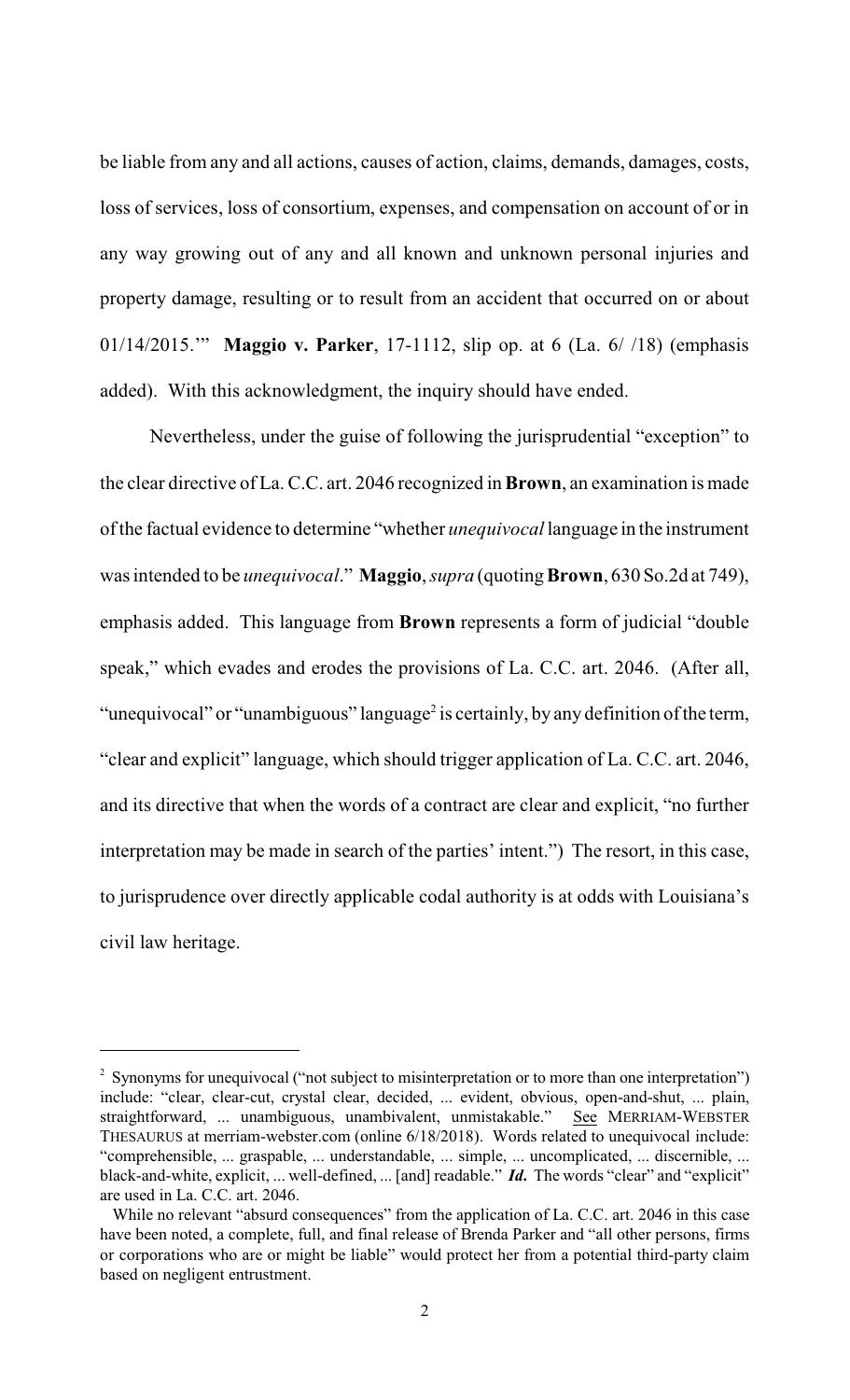Moreover, that reliance on jurisprudence is unnecessary, as **Brown** is clearly distinguishable from the instant case. In **Brown**, the plaintiff, Buell Brown, filed suit against numerous defendants, seeking damages for injuries resulting from his fall from a drilling rig. Mr. Brown's wife later asserted a loss of consortium claim. Subsequently, the parties entered into a settlement, whereby the Browns released their claims against the defendants and dismissed their lawsuit. Five years later, Mr. Brown died as a result, at least in part, of the injuries he sustained in his fall, and his widow filed a wrongful death action. The defendants moved for summary judgment, arguing that the wrongful death action was barred under the terms of the release. Mrs. Brown opposed the motion, arguing that she never intended to dismiss her wrongful death claims, as she did not expect Mr. Brown to die from his injuries.

**Brown** clearly arose under unique facts, as the wrongful death claim in that case did not accrue until long after the settlement was confected. Unlike **Brown**, where the issue before the court was whether a release confected while an injured party was still alive extended to the future, uncontemplated wrongful death action of his widow and minor child, this case involves a plaintiff who was obviously aware of his claims against the instant defendants, as he filed suit on June 19, 2015, alleging that James Parker, The Sandwich Kings LLC, Republic-Vanguard Insurance Company, and Metropolitan Property Casualty Insurance Company were liable for the damages he suffered as a result of the accident, and entered in the settlement with Farm Bureau and Brenda Parker less than one month later.

Nevertheless, under the aegis of following **Brown**, an attempt is made to identify "[c]ircumstances unique to this case surrounding the signing of the document [that] give rise to an issue of fact regarding intent." **Maggio**, slip op. at 7. While, admittedly, the circumstances identified are unique to this case, many of the cited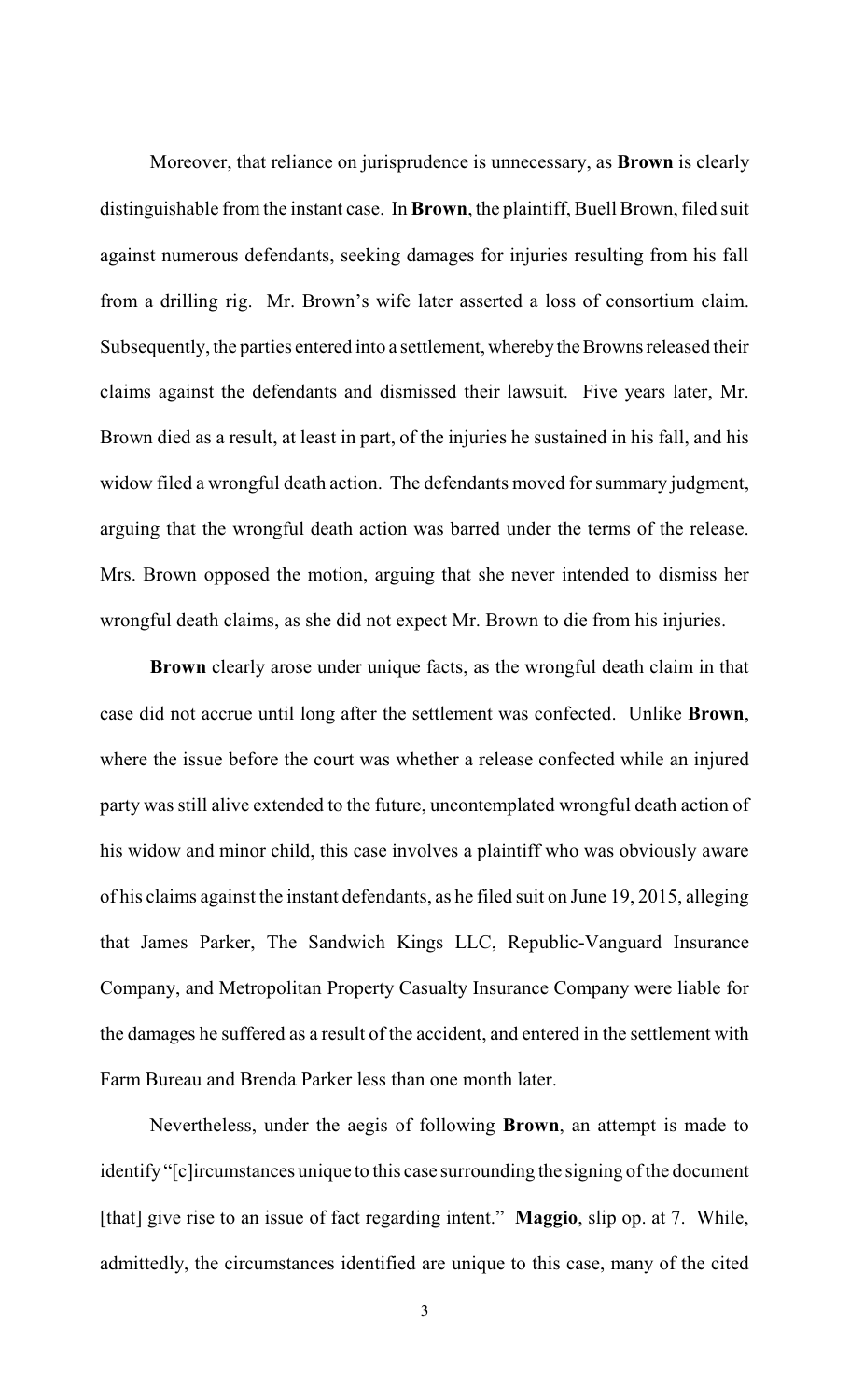circumstances are ultimately irrelevant. For example, it is of no moment that the defendants were not specifically named in the release document, as that document expressly, explicitly, and clearly extends the release to "all other persons, firms or corporations who are or might be liable." It is equally of no moment that the defendants did not participate in the settlement negotiations or contribute any money towards the settlement because, as third party beneficiaries of the release, there is no requirement that the defendants furnish consideration for that release. See J. Denson Smith, *Third Party Beneficiaries in Louisiana: The Stipulation Pour Autrui*, 11 Tul.L.Rev. 18 (1936-1937).<sup>3</sup>

Moreover, there are other circumstances unique to this case that are not mentioned and that are, in my mind, significant. Foremost among those is the fact that the plaintiff signed the release directly below the following sentence, appearing in bold print in the document: "**I have read this Release or had it read to me and understand it.**" Justice Clark observes in his dissent what has been recognized for over a century: "signaturesto [a document] are not mere ornaments," which statement reflects the principle of Article 2046. See **Boullt v. Sarpy**, 30 La.Ann. 494, 495 (La. 1878). A party who signs a written instrument is presumed to know its contents and cannot avoid its obligations merely by protesting that he did not understand the provisions. **Maggio**, slip. op. at 2-3 (Clark, J., dissenting). This principle especially holds true in a case, such as this one, where the plaintiff had the advice and endorsement of counsel, who signed the document directly below the plaintiff. If the

<sup>&</sup>lt;sup>3</sup> As Professor Smith explains:

There is nothing in the laws of this State or in the civil law background to our Code to indicate in any fashion that a third party beneficiary must furnish anything in the nature of consideration for the promise in his favor. The "consideration" for the promise is furnished by the promisee and the promise is binding for this reason.

Smith, *Third Party Beneficiaries in Louisiana: The Stipulation Pour Autrui*, 11 Tul.L.Rev. at 51.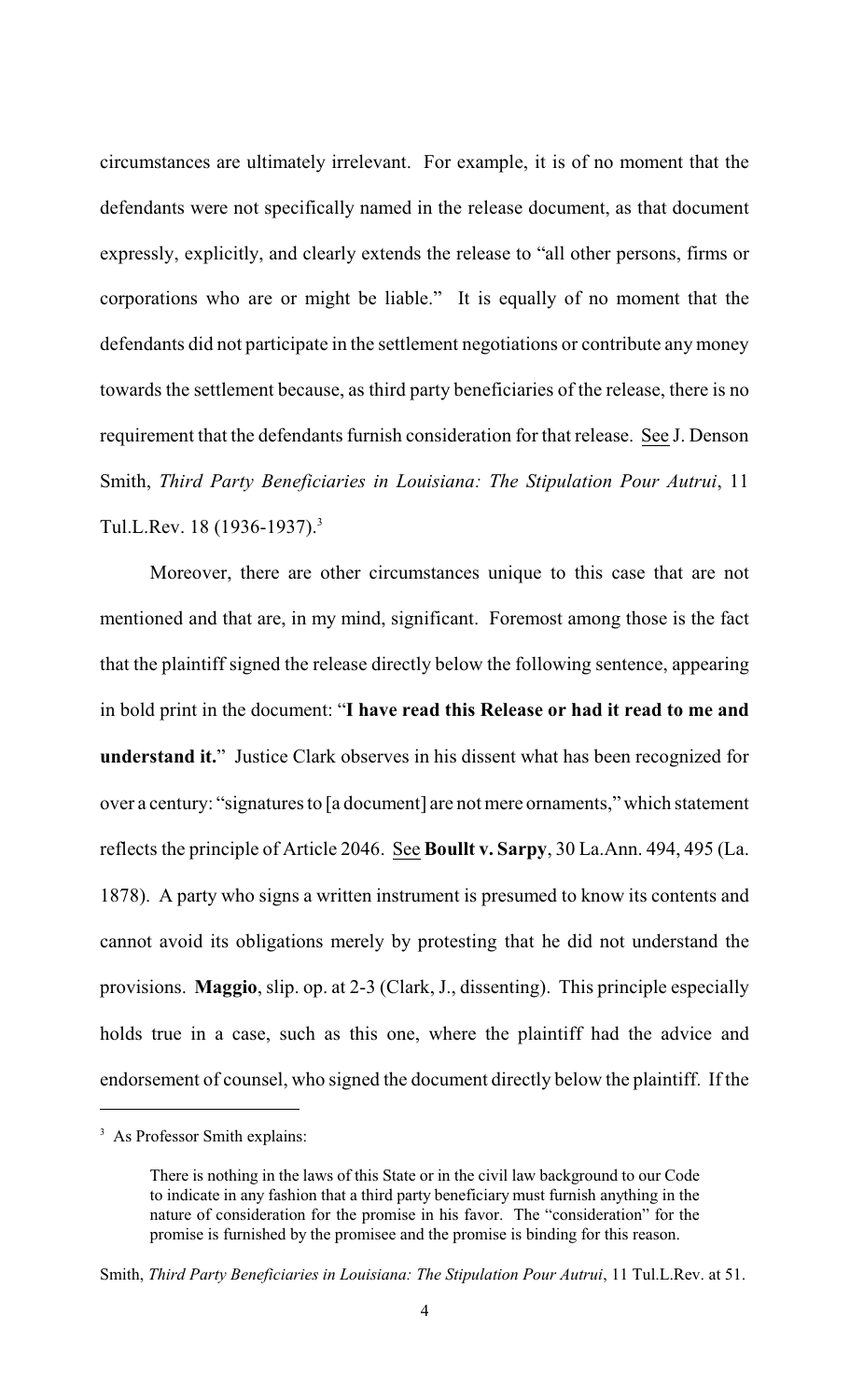plaintiff did not wish to release his claims against the defendants herein, he could have simply refused to sign the release as written or inserted a reservation of rights clause. He did neither.

The situation in which the plaintiff finds himself as a result of his failure to reserve his rights against the defendants herein is not an unsympathetic one. However, the resolution of this case, on the thin case of "unilateral mistake" presented by the plaintiff,<sup>4</sup> threatens to upset all compromises going forward and wreak havoc on the law favoring compromises. That resolution, moreover, is unnecessary, as it resorts to jurisprudence when there is a civil code article directly on point, which provides the solution to the issue presented. Because there are no relevant facts at issue, the matter should be resolved as a matter of law.

Finally, the document at issue is entitled "Final Release and Settlement of Claim." The result of the majority's resolution of this case is that there will now be a trial on the issue of intent, a trial which subverts the release's entire purpose–to clearly and explicitly conclude this litigation. The document entitled "Final Release and Settlement" is not now in any way final. (Emphasis added.)

I respectfully dissent from the majority opinion.

<sup>&</sup>lt;sup>4</sup> Basically, the only fact presented by the plaintiff in favor of his position that he did not intend to release the defendants herein is that, following execution of the release, he continued to engage in discovery and did not dismiss his lawsuit against the defendants. However, as noted previously, weighed against this consideration is the fact that the plaintiff signed the release fully aware of his claim against the defendants, having filed suit a few weeks earlier. Given the clear and unequivocal language of the release, the only reasonable explanation for the plaintiff's subsequent conduct is that he simply did not read the release, despite his representations to the contrary. While unfortunate, it is not the role of the courts to relieve individuals of their own bad bargains. **Lama v. Manale**, 218 La. 511, 515, 50 So.2d 15, 16 (1950).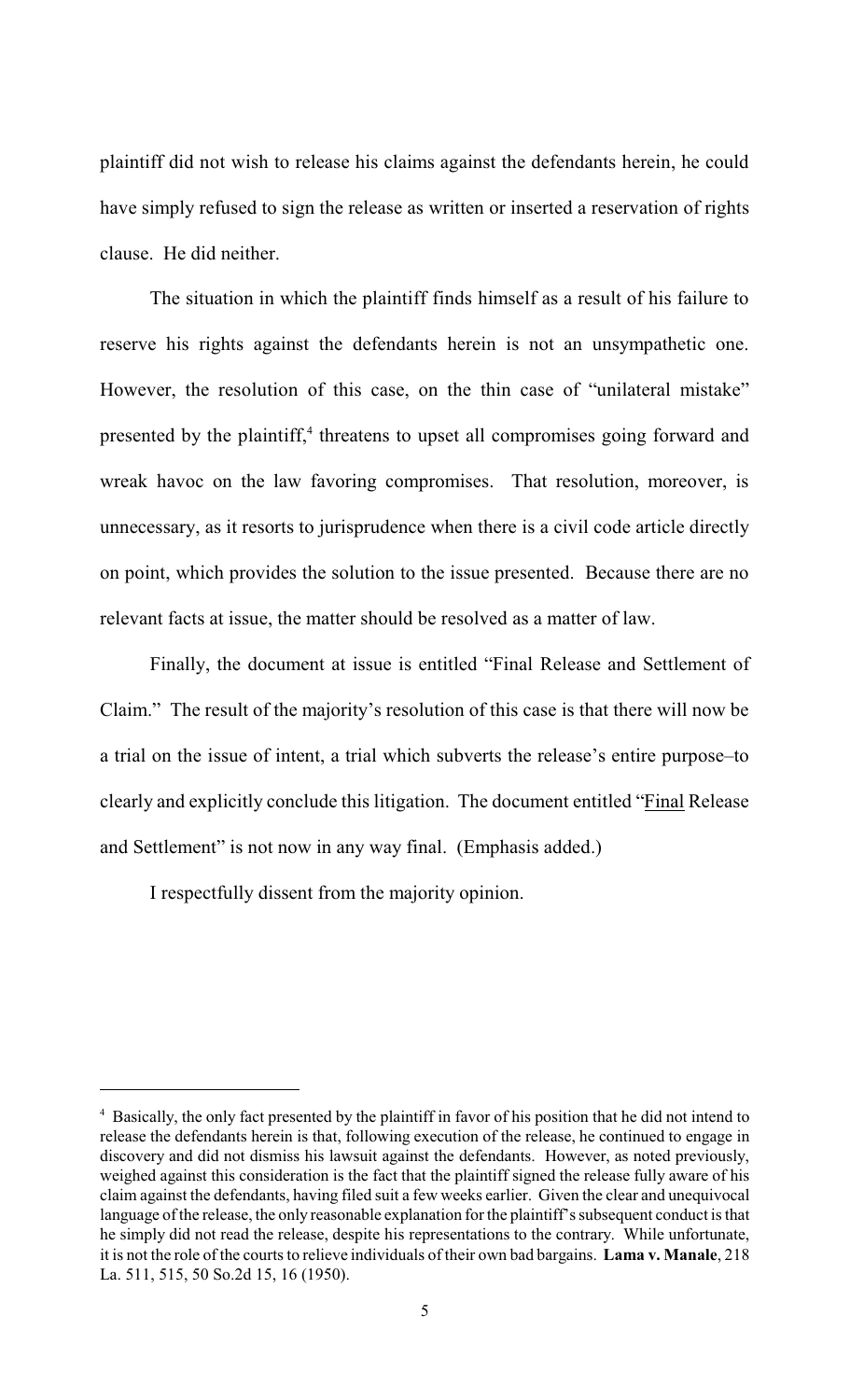<span id="page-14-0"></span>**06/27/18**

### **SUPREME COURT OF LOUISIANA**

## **No. 2017-CC-1112**

## **KERRY MAGGIO**

## **VERSUS**

## **JAMES PARKER; THE SANDWICH KINGS, LLC (D/B/A JIMMY JOHN'S); REPUBLIC-VANGUARD INSURANCE COMPANY; AND METROPOLITAN PROPERTY AND CASUALTY INSURANCE COMPANY**

## **ON SUPERVISORY WRITS TO THE TWENTY-THIRD JUDICIAL DISTRICT COURT FOR THE PARISH OF ASCENSION**

# **GUIDRY, J., dissents and assigns reasons.**

I respectfully dissent from the majority opinion for the reasons assigned by

Justice Clark.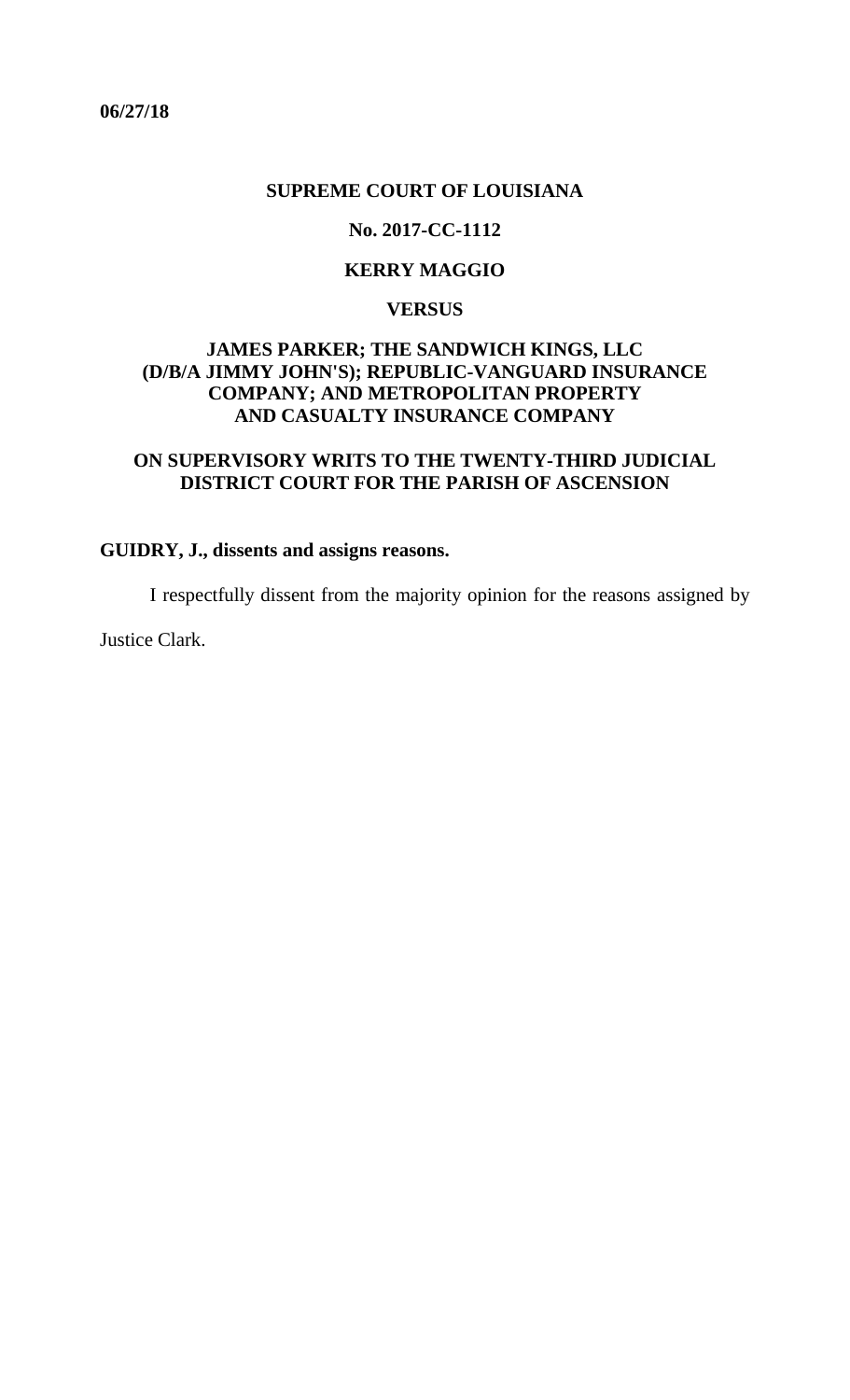### <span id="page-15-0"></span>**SUPREME COURT OF LOUISIANA**

### **No. 2017-CC-1112**

## **KERRY MAGGIO**

### **VERSUS**

## **JAMES PARKER; THE SANDWICH KINGS, LLC (D/B/A JIMMY JOHN'S); REPUBLIC-VANGUARD INSURANCE COMPANY; AND METROPOLITAN PROPERTY AND CASUALTY INSURANCE COMPANY**

## **ON SUPERVISORY WRITS TO THE TWENTY-THIRD JUDICIAL DISTRICT COURT FOR THE PARISH OF ASCENSION**

### **Clark, Justice, dissents and assigns reasons.**

For the reasons that follow, I respectfully dissent from the majority opinion. In this matter, we are asked to determine whether the unambiguous language of a compromise must be enforced as written. In conformity with established law, I answer affirmatively. As an initial (and notable) matter, the majority recognizes that the language of the contract is indeed unambiguous. However, it relies on a jurisprudential exception that allows extrinsic evidence to be considered to glean the parties' intent in entering into the contract and the scope of the matters compromised. *See Brown v. Drillers, Inc.*, 93-1019 (La. 1/14/94), 630 So.2d 741. In order to take advantage of this exception, the releasor must (1) have either been mistaken as to what he/she was signing or (2) not have fully understood the nature or the extent of the rights he/she was releasing. *Id.* I believe the majority's reliance on *Brown* to justify the examination of extrinsic evidence is against the very language therein which instructs courts to "confine their analysis to the four corners of the instrument" when the above categories are not met. For the following reasons, I do not believe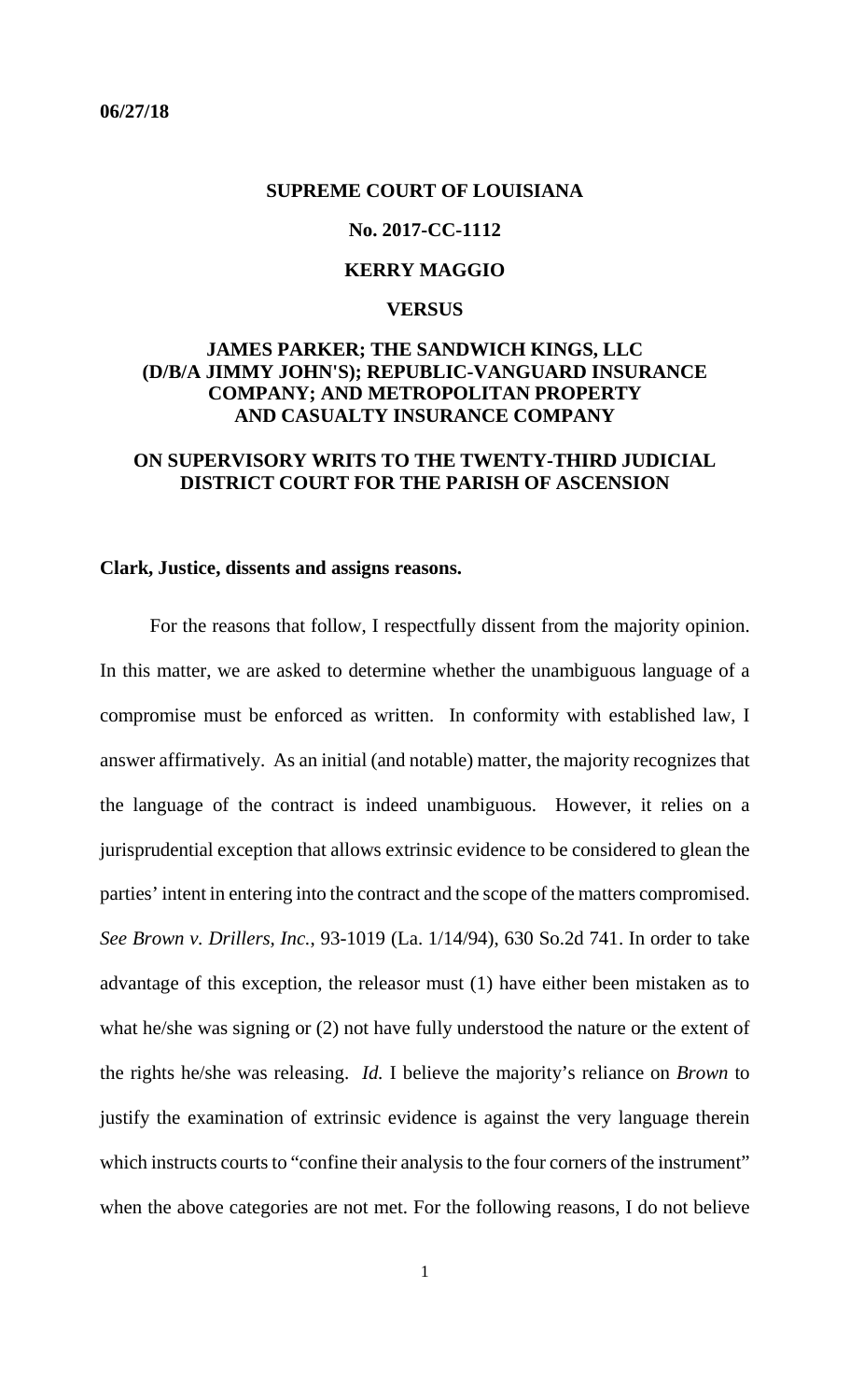the *Brown* exception should have been invoked, and, accordingly, I find any resulting consideration of parol evidence is inappropriate

First, I note that at the time the July 6, 2015 release was signed, the record reveals that plaintiff was aware of his claim against the Sandwich King defendants, having just filed suit against them in the preceding weeks. The provision of the compromise which released "all other persons, firms or corporations who are or might be liable" is neither confusing nor ambiguous. A reasonable person signing a compromise with such language, knowing that he or she had just recently filed a lawsuit against defendants who were allegedly liable, would know that this provision would have the effect of releasing these defendants. Plaintiff now contends he did not fully understand the nature of the rights he was releasing; however, such a contention does not change the fact that he signed the release, which contained a provision that stated, "I have read this Release or had it read to me and understand it." In *Aguillard v. Auction Management Corp.*, 04-2804, p. 23 (La. 6/29/05), 908 So.2d 1, 17, this court explained that a person who signs a written instrument is presumed to know its contents:

**It is well settled that a party who signs a written instrument is presumed to know its contents and cannot avoid its obligations by contending that he did not read it, that he did not understand it, or that the other party failed to explain it to him.** *See, e.g., Tweedel v. Brasseaux*, 433 So.2d 133, 137 (La. 1983) (stating: "The presumption is that the parties are aware of the contents of writings to which they affixed their signatures . . . **The burden of proof is upon them to establish with reasonable certainty that they have been deceived."** "If a party can read, it behooves him to examine an instrument before signing it; and if he cannot read, it behooves him to have the instrument read to him and listen attentively whilst this is being done.") [emphasis added].

To allow a party to circumvent the provisions to which he contractually agreed, merely by protesting that he did not understand the provisions, undermines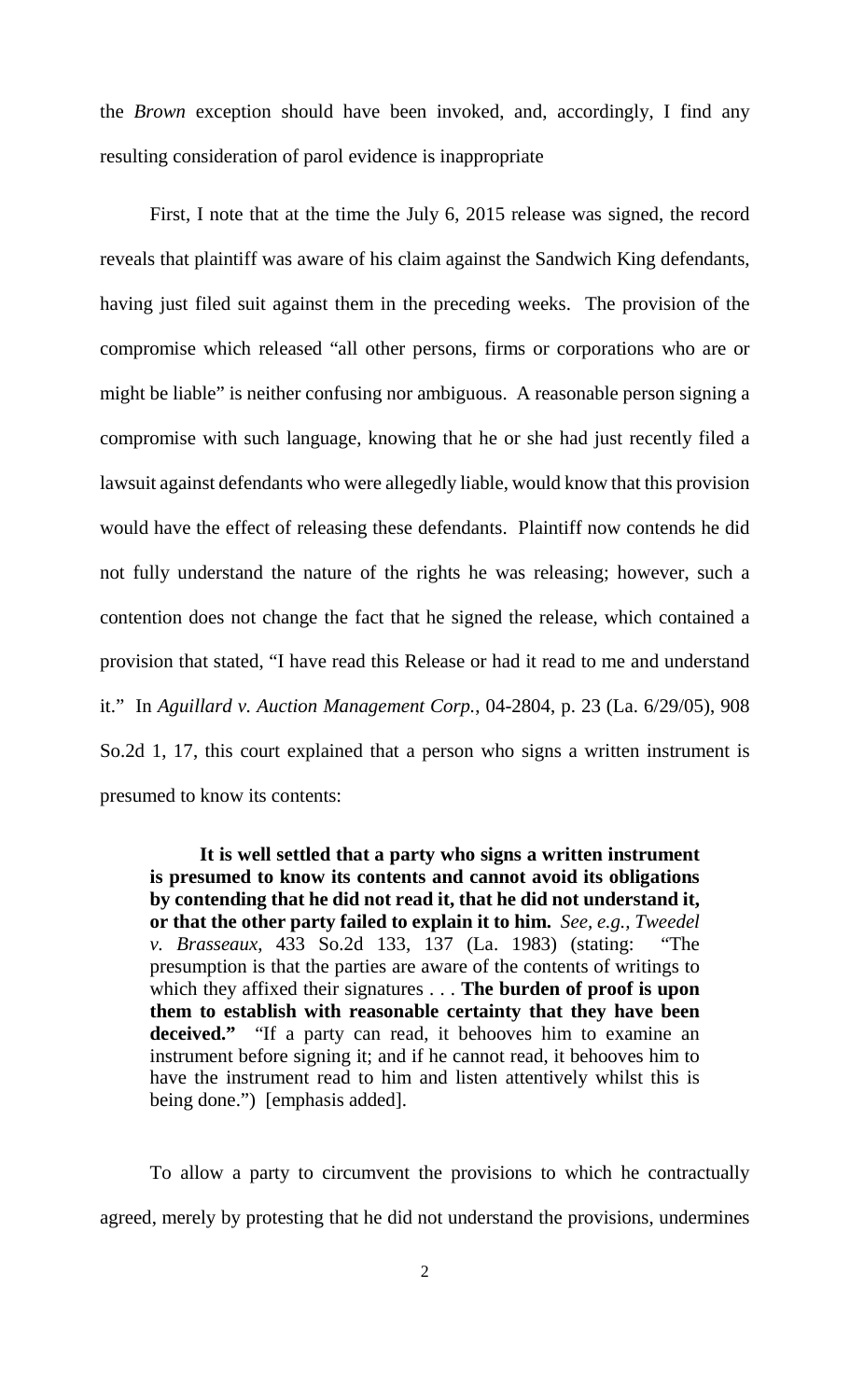the essence of compromise agreements and could result in the real undoing of Louisiana contract law. As we explained in *Lama v. Manale*, 218 La. 511, 515 50 So.2d 15, 16 (1950):

Where there is a clause in a contract, and that clause is the agreement of the parties, the defense of a lack of knowledge of its existence is untenable. Courts are not created to relieve men of their bad bargains made. Where a clause of a contract is clear and unambiguous, "the letter of it should not be disregarded, under the pretext of pursuing the spirit." [emphasis added].

If the plaintiff wished to reserve his claims against the Sandwich King defendants he either could have declined to sign the release as written or inserted a reservation of rights. The plaintiff's subsequent representation that he was unaware of the broad scope of the provision, while potentially true and sympathetic, does not merit an abandonment of established Louisiana contract law, which requires clear and unambiguous language of contracts to be honored.

Second, the majority's willingness to wander outside of the four corners of the document in search of the party's intent is in contravention of previous cases, which have held similar releases to be clear and explicit (*See Baudoin v. Montoya*, 07-910 (La. App. 3 Cir. 1/30/08), 974 So.2d 877, *writ denied*, 08-479 (La. 5/2/08), 979 So.2d 1284 (expansive language in a settlement agreement settled and dismissed all claims against anyone arising out of an automobile accident, regardless of whether they were signatories to the settlement); *Hudson v. Progressive Sec. Ins. Co.*, 43,857 (La. App. 2 Cir. 12/10/08), 1 So.3d 627*, writ denied*, 09-235 (La. 3/27/09), 5 So.3d 148 (broad language contained in a settlement agreement evinces intent to dismiss all claims against anyone arising out of the accident); *Silva v. State Farm Mut. Auto. Ins. Co.*, 09-686 (La. App. 5 Cir. 3/23/10), 38 So.3d 934, *writ denied*, 10-932 (La. 6/25/10), 38 So.3d 342 (holding a broad release was clear and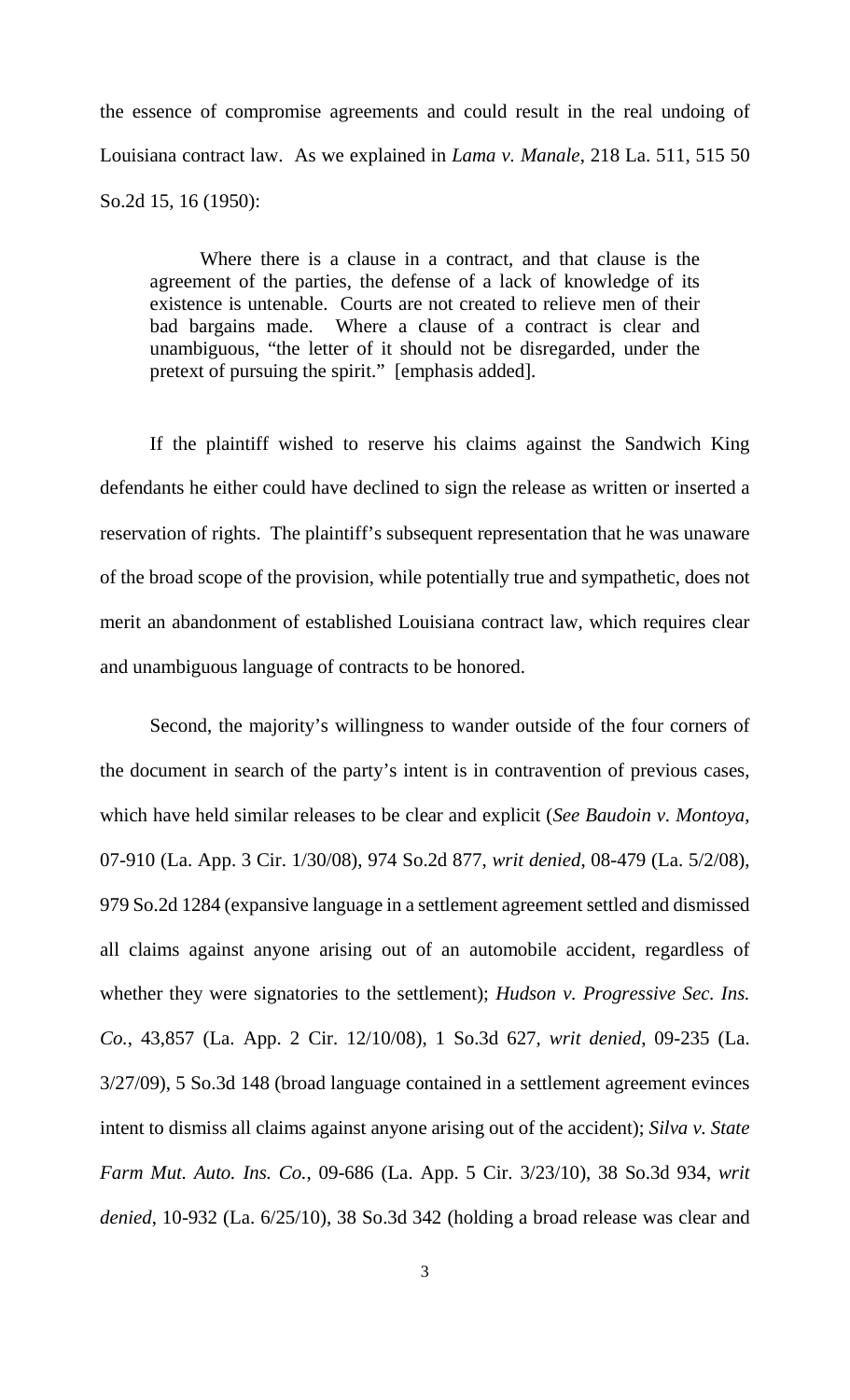unambiguous and evidenced an intent to release all parties liable for the accident); *Palmer v. Walker*, 09-756 (La. App. 5 Cir. 1/12/10), 31 So.3d 443 (plaintiff's failure to specifically reserve rights in a settlement agreement results in the release of all non–settling parties, including employers and insurers); *Migliore v. Traina*, 474 So.2d 980 (La. App. 5 Cir. 1985) (finding release language is so broad it clearly covers any liability of any persons whatsoever arising from the accident, in the absence of any attempt to limit the broad language of the release).

Based on the foregoing, I do not believe that either of the trigger requirements have been met to employ the *Brown* exception. Thus, based on the clear language of the settlement, the compromise should be enforced as written with no further consideration of extrinisic evidence.

Last, I disagree with the majority's view that the existence of a stipulation pour autrui cannot be established via summary judgment in this case. I find that all requirements for a third-party beneficiary contract are satisfied. (*See, Joseph v. Hospital Service Dist. No. 2 of Parish of St. Mary*, 05-2364, p. 9 (La. 10/15/06), 939 So.2d 1206, 1212, wherein the criteria are succinctly set forth.) Clearly the stipulation for a third party is manifestly evident, as the compromise explicitly provides for the release of "all other persons, firms, or corporation who are or might be liable." There is certainty as to the benefit provided the third party, as the compromise releases the third parties from further liability. Finally, the benefit is not a mere incident of the contract between plaintiff and Brenda Parker/Farm Bureau, but is in fact a separate and specific provision releasing all other persons. Accordingly, I would reverse and render judgment in favor of the defendants.